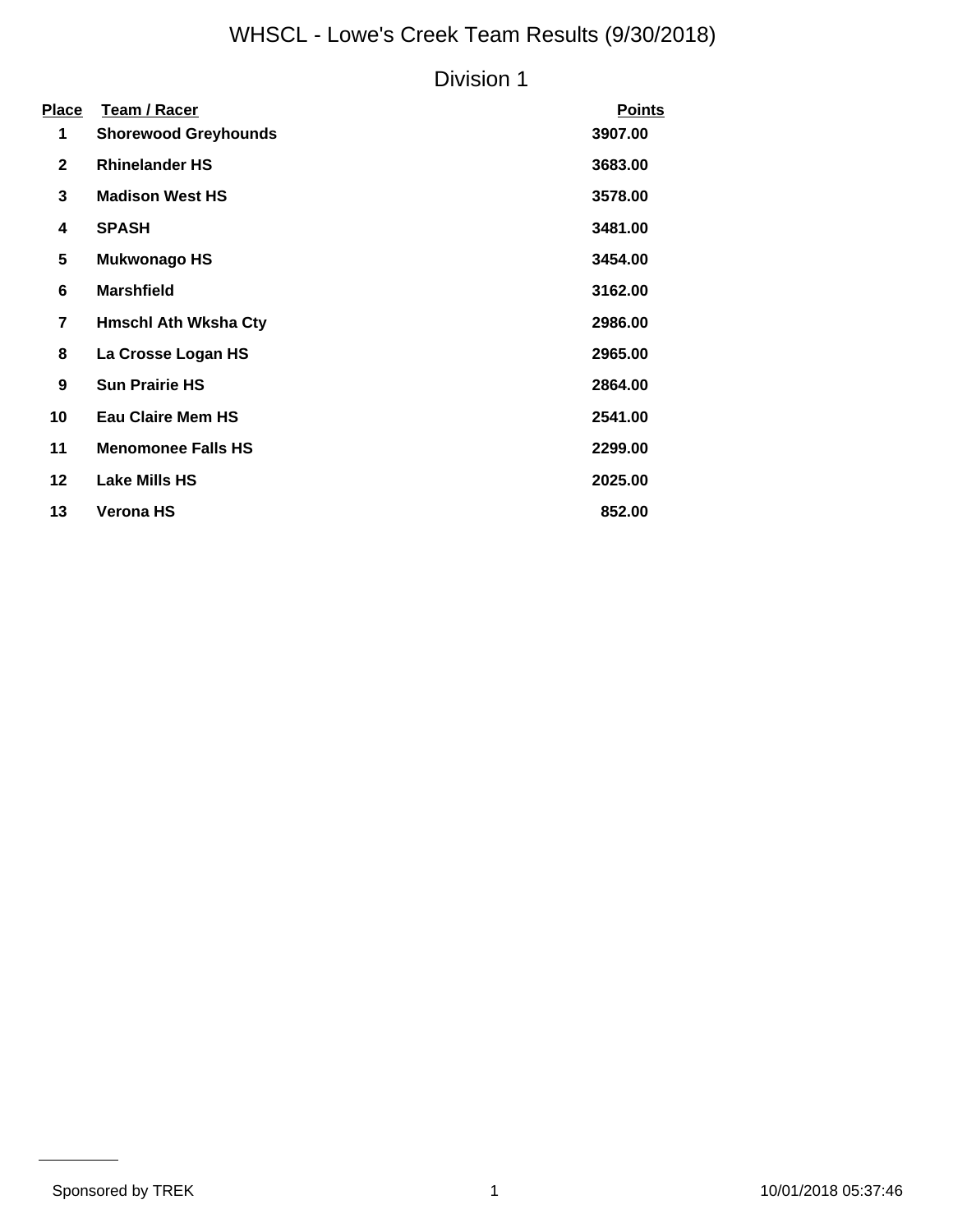# WHSCL - Lowe's Creek Team Results (9/30/2018)

### Division 2

| <b>Place</b><br>1 | <b>Team / Racer</b><br><b>Wausau East</b> | <b>Points</b><br>2053.00 |
|-------------------|-------------------------------------------|--------------------------|
| $\mathbf{2}$      | <b>Rice Lake Composite</b>                | 2029.00                  |
| 3                 | <b>Rhinelander NW Comp</b>                | 2027.00                  |
| 4                 | <b>Fall Creek Comp</b>                    | 2007.00                  |
| 5                 | <b>Green Bay Composite</b>                | 1987.00                  |
| 6                 | <b>Westosha Comp IL</b>                   | 1935.00                  |
| $\overline{7}$    | <b>Marquette Senior HS</b>                | 1920.00                  |
| 8                 | <b>Westosha Comp</b>                      | 1817.00                  |
| 9                 | <b>LaCrosse Central HS</b>                | 1806.00                  |
| 10                | <b>Central WI Comp</b>                    | 1776.00                  |
| 11                | <b>Fall Creek HS</b>                      | 1744.00                  |
| 12                | <b>Lake Ctry Composite</b>                | 1739.00                  |
| 13                | <b>Sauk Prairie HS</b>                    | 1731.00                  |
| 14                | <b>Holmen HS</b>                          | 1659.00                  |
| 15                | <b>Cam-Rock Comp</b>                      | 1609.00                  |
| 16                | <b>MKE MTB Composite</b>                  | 1582.00                  |
| 17                | <b>Westosha Comp NPier</b>                | 1570.00                  |
| 18                | <b>Madison East HS</b>                    | 1546.00                  |
| 19                | <b>Wausau Composite</b>                   | 1479.00                  |
| 20                | <b>Washington Cty Comp</b>                | 1387.00                  |
| 21                | <b>Janesville</b>                         | 1383.00                  |
| 22                | <b>Hayward HS</b>                         | 1379.00                  |
| 23                | <b>Cambridge HS</b>                       | 1356.00                  |
| 24                | <b>Westosha Comp SPort</b>                | 1272.00                  |
| 25                | <b>Fox Valley Composite</b>               | 1100.00                  |
| 26                | <b>West Bend West HS</b>                  | 1092.00                  |
| 27                | <b>Blackhawk Composite</b>                | 1081.00                  |
| 28                | <b>Wildlands Riders</b>                   | 1048.00                  |
| 29                | <b>Sauk Prairie Comp</b>                  | 1040.00                  |
| 30                | <b>Brookfield Composite</b>               | 1027.00                  |
| 31                | <b>BGMS Acosta Comp</b>                   | 1022.00                  |